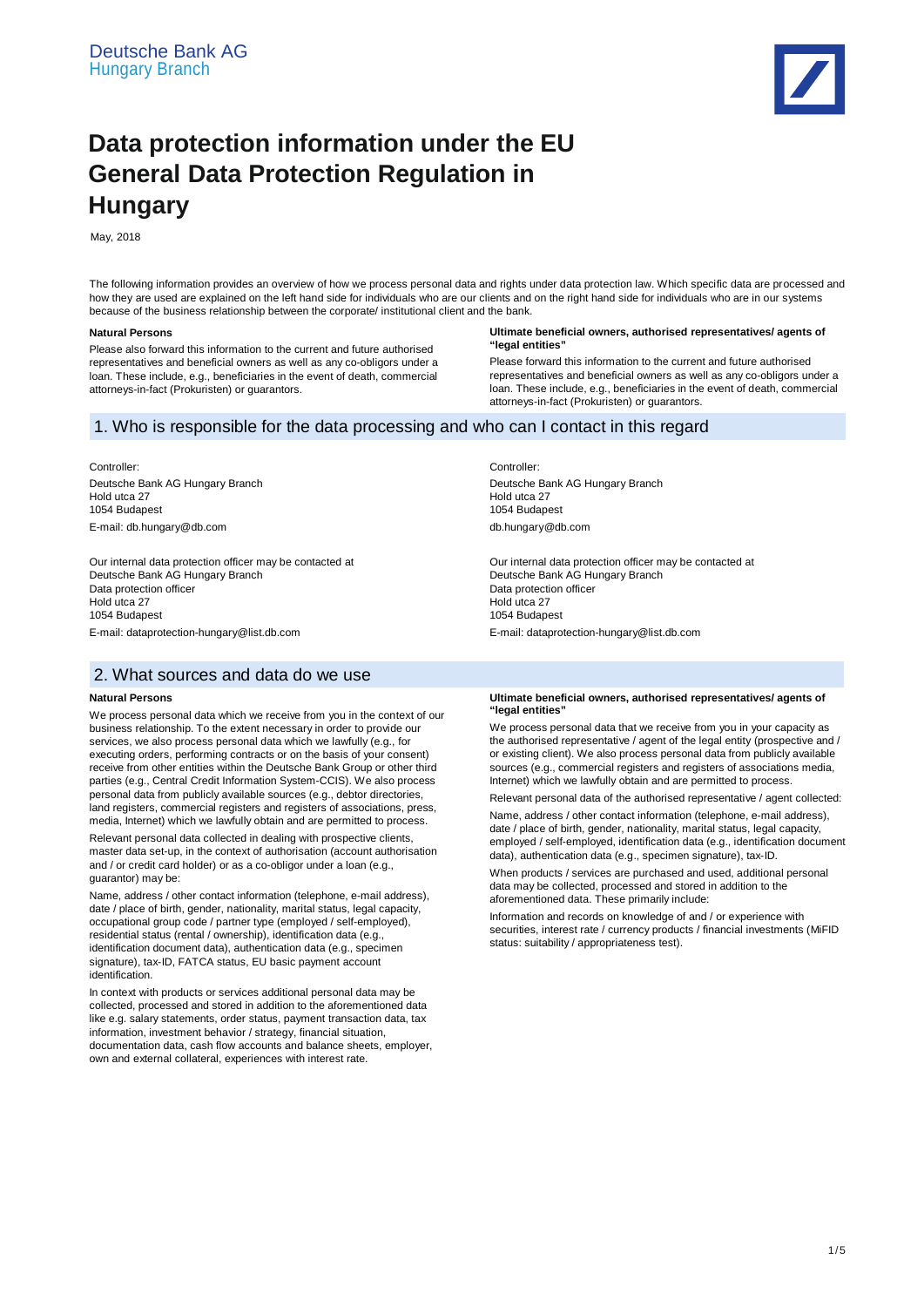

# 3. Why do we process your data (purpose of the processing) and on what legal basis

# **Natural Persons**

We process the aforementioned personal data in compliance with the provisions of the EU General Data Protection Regulation (EU) 2016/679 (GDPR) and the Hungarian Act CXII of 2011 on Informational Self-Determination and Freedom of Information ("Privacy Act") as applicable local data protection law.

# **a. for the performance of contractual obligations (article 6 (1) b) GDPR)**

The processing of personal data is carried out in order to perform banking transactions and financial services pursuant to contracts with our clients or to take steps at your request prior to entering into a contract.

The purposes of the data processing are primarily dependent on the specific product (see no. 2) and may include, among other things, requirements analyses, advice, asset management and transactional services. For further details on the purpose of the data processing, please refer to the respective contractual documentation and terms and conditions.

### **b. for compliance with a legal obligation (article 6 (1) c) GDPR) or in the public interest (article 6 (1) e) GDPR)**

As a bank, we are also subject to various legal obligations, i.e., statutory requirements (e.g., the Hungarian Banking Act nr. CCXXXVII of 2013, the Hungarian Anti-Money Laundering Act nr. LIII of 2017, the German Money Laundering Act (Geldwäschegesetz – GWG), the Hungarian Securities Trading Act nr. CXXXVIII of 2007 (Bszt.), tax laws) as well as banking supervisory requirements (e.g., the Central Bank of Hungary, the European Central Bank, the European Banking Supervisory Authority, Deutsche Bundesbank and the German Federal Financial Supervisory Authority (Bundesanstalt für Finanzdienstleistungsaufsicht – BaFin).

Other purposes of processing include credit checks, identity and age verification, anti-fraud and anti-money laundering measures, the satisfaction of tax law control and reporting obligations as well as the assessment and management of risks in the bank and the Group.

### **c. for the purposes of safeguarding legitimate interests (article 6 (1) f) GDPR)**

Where necessary, we process your data above and beyond the actual performance of our contractual obligations in order to safeguard the legitimate interests pursued by us or by a third party. Examples:

- Consulting and exchanging data with credit agencies (e.g., CCIS) to determine credit or default risks and requirements in the case of a garnishment protection account or basic payment account
- Evaluating and optimising procedures for demand analysis and for approaching clients directly; incl. client segmentation and calculating the likelihood of closure.
- Advertising or market and opinion research, to the extent that you have not objected to having your data used
- Asserting legal claims and mounting a defence in the event of litigation
- Ensuring the bank's IT security and IT operations
- Preventing crimes
- Video surveillance to safeguard against trespassers, to gather evidence in the event of robbery or fraud or to document disposals and deposits, e.g., at ATMs
- Measures for building and systems security (e.g., admittance control)
- Measures to ensure against trespassing
- Measures to manage business and further develop services and products
- Group risk management

# **d. on the basis of your consent (article 6 (1) a) GDPR)**

Insofar as you have granted us consent to the processing of personal data for specific purposes (e.g., transfer of data within the association / Group), the lawfulness of such processing is based on your consent.

Any consent granted may be revoked at any time. This also applies to the revocation of declarations of consent that are granted to us prior to the entry into force of the EU General Data Protection Regulation, i.e., prior to 25 May 2018.

Please be advised that the revocation shall only have effect for the future. Any processing that was carried out prior to the revocation shall not be affected thereby. You can request a status overview of the consents you have granted from us at any time or view some of them when banking online.

#### **Ultimate beneficial owners, authorised representatives/ agents of "legal entities"**

We process the aforementioned personal data in compliance with the provisions of the EU General Data Protection Regulation (EU) 2016/679 (GDPR) and the Hungarian Act CXII of 2011 on Informational Self-Determination and Freedom of Information ("Privacy Act") as applicable local data protection law.

#### **a. for the performance of contractual obligations (article 6 (1) b) GDPR)**

The processing of personal data is carried out in order to perform banking transactions and financial services pursuant to contracts with our clients or to take steps prior to entering into a contract.

For further details on the purpose of the data processing, please refer to the respective contractual documentation and terms and conditions.

# **b. for compliance with a legal obligation (article 6 (1) c) GDPR) or in the public interest (article 6 (1) e) GDPR)**

As a bank, we are also subject to various legal obligations, i.e., statutory requirements (e.g., the Hungarian Banking Act nr. CCXXXVII of 2013, the Hungarian Anti-Money Laundering Act nr. LIII of 2017, the German Money Laundering Act (Geldwäschegesetz – GWG), the Hungarian Securities Trading Act nr. CXXXVIII of 2007 (Bszt.), tax laws) as well as banking supervisory requirements (e.g., the Central Bank of Hungary, the European Central Bank, the European Banking Supervisory Authority, Deutsche Bundesbank and the German Federal Financial Supervisory Authority (Bundesanstalt für Finanzdienstleistungsaufsicht – BaFin).

The purposes of processing include identity and age verification as well as anti-fraud and anti-money laundering measures.

# **c. for the purposes of safeguarding legitimate interests (article 6 (1) f) GDPR)**

Where necessary, we process your data above and beyond the actual performance of our contractual obligations in order to safeguard the legitimate interests pursued by us or by a third party. Examples:

- Asserting legal claims and mounting a defence in the event of litigation
- Ensuring the bank's IT security and IT operations
- Preventing crimes
- Video surveillance to safeguard against trespassers, to gather evidence in the event of robbery or fraud or to document disposals and deposits, e.g., at ATMs
- Measures for building and systems security (e.g., admittance control)
- Measures to ensure against trespassing

## **d. on the basis of your consent (article 6 (1) a) GDPR)**

Insofar as you have granted us consent to the processing of personal data for specific purposes (e.g., transfer of data within the association / Group), the lawfulness of such processing is based on your consent.

Any consent granted may be revoked at any time. This also applies to the revocation of declarations of consent that are granted prior to the entry into force of the EU General Data Protection Regulation, i.e., prior to 25 May 2018.

Please be advised that the revocation will only take effect in the future and does not apply to processing carried out prior thereto.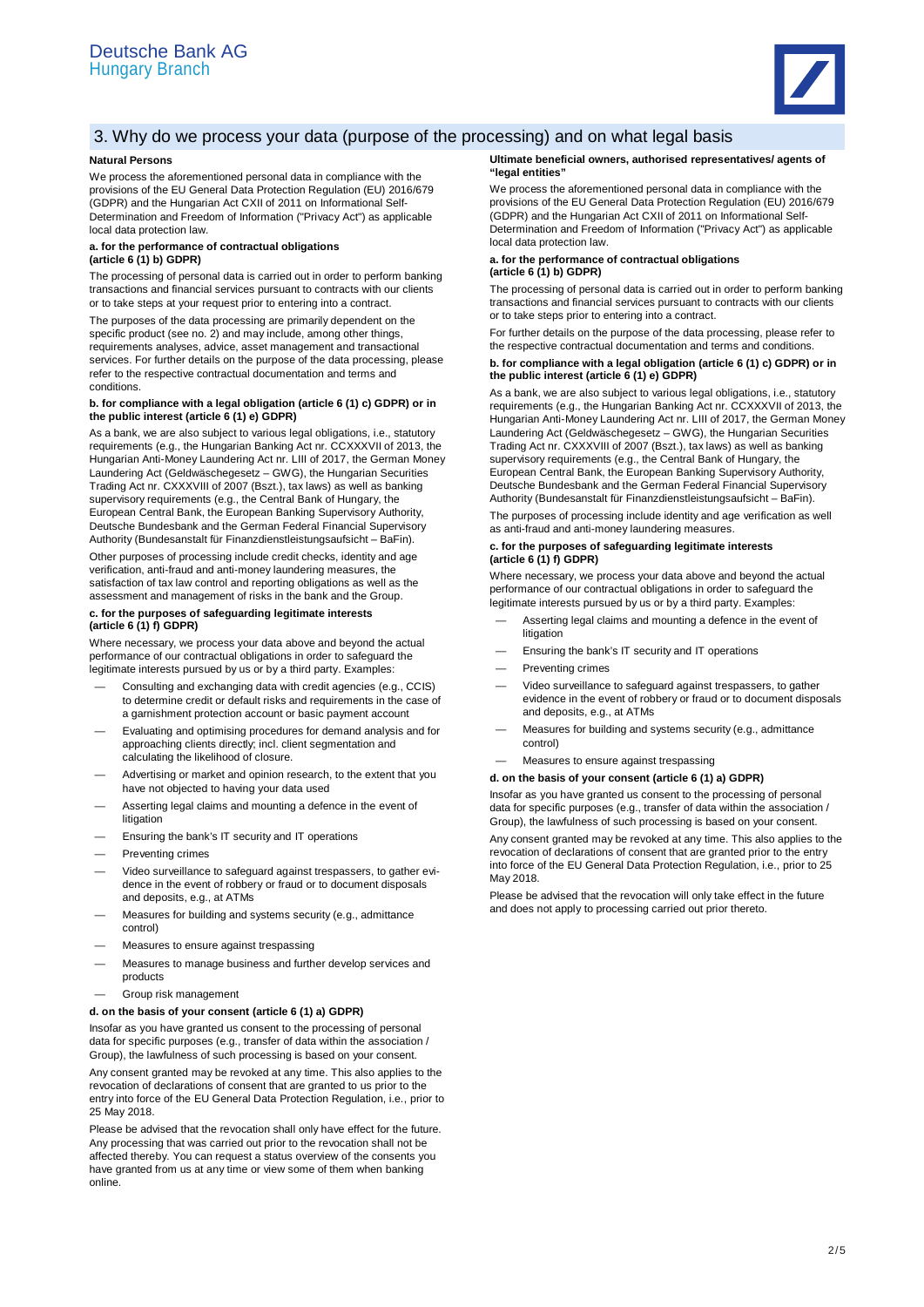# 4. Who receives my data

## **Natural Persons**

Within the bank, those offices are given access to your data which require them in order to perform our contractual and statutory obligations. Service providers and vicarious agents employed by us may also receive data for these purposes if they observe banking secrecy and our written instructions under data protection law. These are mainly companies from the categories listed below.

With regard to the transfer of data to recipients outside the bank, it must first of all be noted that as a bank we are under a duty to maintain secrecy about any customer-related facts and evaluations of which we may have knowledge (Banking secrecy under no. 2 of our General Business Conditions). We may only disclose information about you if we are legally required to do so, if you have given your consent, if we are authorized to provide bank information and / or if processors commissioned by us guarantee compliance with banking secrecy and the provisions of the GDPR /local data protection law.

Under these conditions, recipients of personal data may be, for example:

- Public authorities and institutions (e.g., Deutsche Bundesbank, BaFin, the European Banking Authority, the European Central Bank, tax offices, Central Bank of Hungary, the Hungarian Tax and Customs Authority insofar as a statutory or official obligation exists.
- Other credit and financial services institutions, comparable institutions and processors to whom we transfer personal data in order to perform the business relationship with you. Specifically: processing of bank references, support / maintenance of EDP/ IT applications, archiving, document processing, call centre services, compliance services, controlling, data screening for anti-money laundering purposes, data destruction, purchasing / procurement, space management, real estate appraisals, loan processing service, collateral management, collection, payment card processing (debit card/credit cards), customer management, letter shops, marketing, media technology, reporting, research, risk controlling, expense accounting, telephony, video identification, website management, investment services, share register, fund management, auditing services, payment transactions.

Other recipients of data may be those offices to which you have given your consent to the transfer of data or with respect to which you have exempted us from banking secrecy by agreement or consent.

# 5. Is data transfer to a third country or to an international organisation

# **Natural Persons**

Data will only be transferred to countries outside the EU or the EEA (so-called third countries) if this is required for the execution of your orders (e.g. payment and securities orders), prescribed by law (e.g., reporting obligations under tax law), if you have given us your consent or in the context of commissioned data processing. If service providers in a third country are used, they are obligated to comply with the data protection level in Europe in addition to written instructions by agreement of the EU standard contractual clauses.

# 6. How long will my data be stored

# **Natural Persons**

We process and store your personal data as long as it is necessary for the performance of our contractual and statutory obligations. In this regard, it should be noted that our business relationship is a continuing obligation designed to last for several years.

If the data are no longer required for the performance of our contractual and statutory obligations, they are regularly deleted, unless their further processing (for a limited time) is necessary for the following purposes:

- Compliance with records retention periods under commercial and tax law, such as the Hungarian Civil Code (Act nr. V. of 2013 - Ptk); the Hungarian Taxation Code (Act nr. CL of 2017); the Hungarian Bank Act, the Hungarian Anti-Money Laundering Act (Pmt.) and German Money Laundering Act (Geldwäschegesetz – GWG); and the Hungarian Investment Services Act (Bszt.). The records retention periods prescribed therein range from two to 10 years.
- Preservation of evidence within the scope of statutes of limitations. Under section 6:22 of the Hungarian Civil Code (Ptk), the regular limitation period is five years.

#### **Ultimate beneficial owners, authorised representatives / agents of "legal entities"**

Within the bank, those offices are given access to your data which require them in order to perform our contractual and statutory obligations. Service providers and vicarious agents employed by us may also receive data for these purposes if they observe banking secrecy and our written instructions under data protection law.

With regard to the transfer of data to recipients outside the bank, it must first of all be noted that as a bank we are under a duty to maintain secrecy about any customer-related facts and evaluations (applies equally to authorized representatives / agents) of which we may have knowledge (Banking secrecy under our General Business Conditions).

We may only disclose information about you if we are legally required to do so, if you have given your consent and / or if processors commissioned by us guarantee compliance with banking secrecy and the provisions of the GDPR / local data protection law.

### **Ultimate beneficial owners, authorised representatives / agents of "legal entities"**

Data will only be transferred to countries outside the EU or the EEA (so-called third countries) if this is required for the execution of your client´s orders (e.g. payment and securities orders), prescribed by law (e.g., reporting obligations under tax law), if you have given us your consent or in the context of commissioned data processing. If service providers in a third country are used, they are obligated to comply with the data protection level in Europe in addition to written instructions by agreement of the EU standard contractual clauses.

### **Ultimate beneficial owners, authorised representatives / agents of "legal entities"**

We process and store your personal data as long as you are authorized to represent the respective legal entity in dealings with us.

If the data are no longer required for the performance of our contractual and statutory obligations, they are regularly deleted, unless their further processing (for a limited time) is necessary for the following purposes:

- Compliance with records retention periods under commercial and tax law, such as the Hungarian Civil Code (Act nr. V. of 2013 - Ptk); the Hungarian Taxation Code (Act nr. CL of 2017); the Hungarian Bank Act, the Hungarian Anti-Money Laundering Act (Pmt.) and German Money Laundering Act (Geldwäschegesetz – GWG); and the Hungarian Investment Services Act (Bszt.). The records retention periods prescribed therein range from two to 10 years.
- Preservation of evidence within the scope of statutes of limitations. Under section 6:22 of the Hungarian Civil Code (Ptk), the regular limitation period is five years.

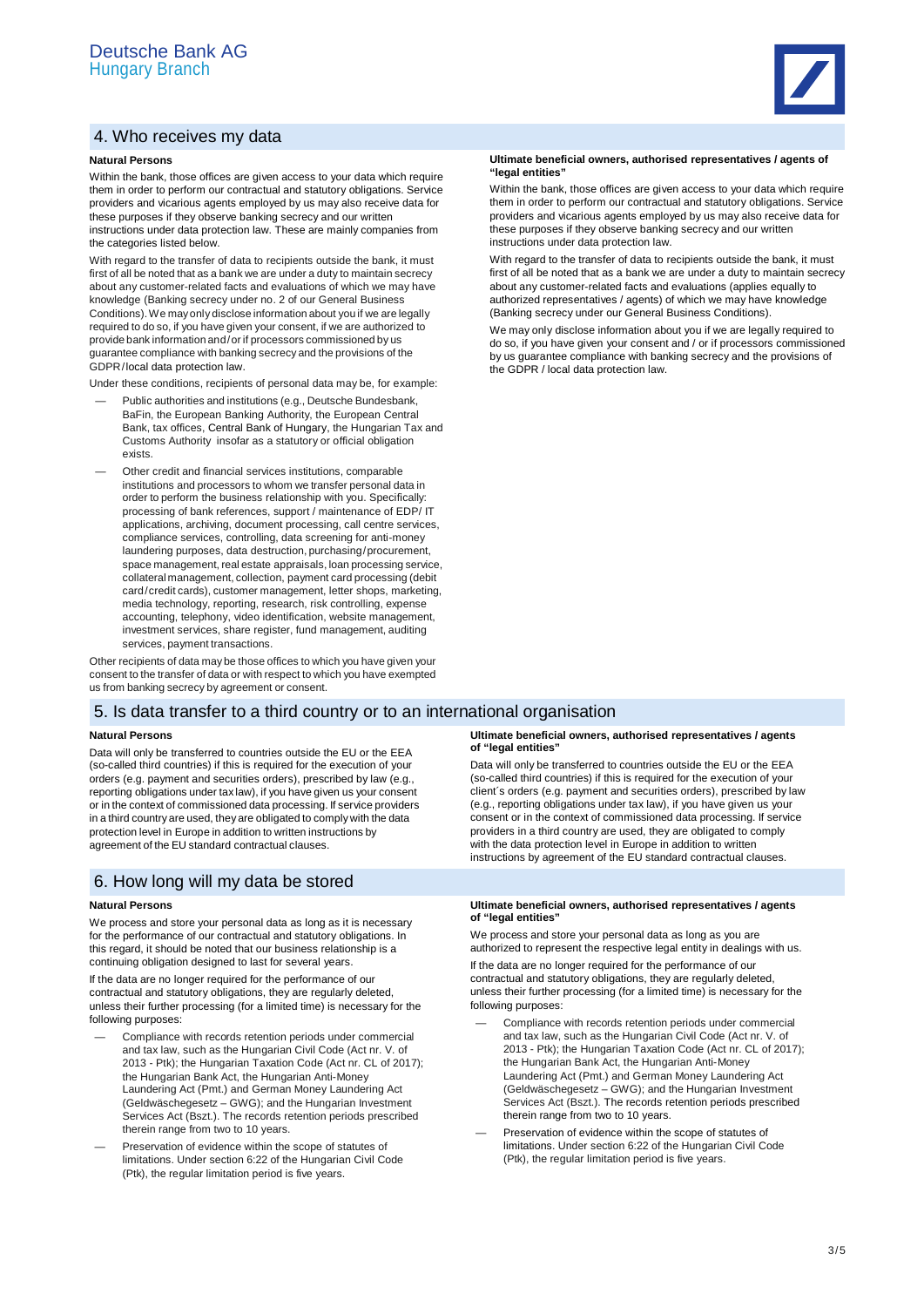

# 7. What data protection rights do I have

# **Natural Persons**

Every data subject has a right of access (article 15 GDPR), a right to rectification (article 16 GDPR), a right to erasure (article 17 GDPR), a right to restriction of processing (article 18 GDPR), a right to object (article 21 GDPR) and a right to data portability (article 20 GDPR). The right of access and right to erasure are subject to the restrictions under the Hungarian Data protection law. Data subjects also have a right to lodge a complaint with the Hungarian National Authority for Data Protection and Freedom of Information (Szilágyi Erzsébet fasor 22/C, H-1125 Budapest, http://www.naih.hu/) in accordance with article 77 GDPR.

You may revoke your consent to the processing of personal data at any time. This also applies to the revocation of declarations of consent that are granted prior to the entry into force of the EU General Data Protection Regulation, i.e., prior to 25 May 2018. Please be advised that the revocation will only take effect in the future. Any processing that was carried out prior to the revocation shall not be affected thereby.

# 8. Am I under obligations to provide data

## **Natural Persons**

Within the scope of our business relationship, you must provide personal data which is necessary for the initiation and execution of a business relationship and the performance of the associated contractual obligations or which we are legally obligated to collect. As a rule, we would not be able to enter into any contract or execute the order without these data or we may no longer be able to carry out an existing contract and would have to terminate it.

In particular, provisions of money laundering law require that we verify your identity before entering into the business relationship, for example, by means of your identity card and that we record your name, place of birth, date of birth, nationality and your residential address. In order for us to be able to comply with this statutory obligation, you must provide us with the necessary information and documents in accordance with sections 7-9 Pmt. and notify us without undue delay of any changes that may arise during the course of the business relationship. If you do not provide us with the necessary information and documents, we will not be allowed to enter into or continue your requested business relationship.

#### **Ultimate beneficial owners, authorised representatives / agents of "legal entities"**

Every data subject has a right of access (article 15 GDPR), a right to rectification (article 16 GDPR), a right to erasure (article 17 GDPR), a right to restriction of processing (article 18 GDPR), a right to object (article 21 GDPR) and a right to data portability (article 20 GDPR). The right of access and right to erasure are subject to the restrictions under the Hungarian Data protection law. Data subjects also have a right to lodge a complaint with the Hungarian National Authority for Data Protection and Freedom of Information (Szilágyi Erzsébet fasor 22/C, H-1125 Budapest, http://www.naih.hu/) in accordance with article 77 GDPR.

You may revoke your consent to the processing of personal data at any time. This also applies to the revocation of declarations of consent that are granted prior to the entry into force of the EU General Data Protection Regulation, i.e., prior to 25 May 2018. Please be advised that the revocation will only take effect in the future. Any processing that was carried out prior to the revocation shall not be affected thereby.

#### **Ultimate beneficial owners, authorised representatives / agents of "legal entities"**

Within the scope of our business relationship with the legal entity you represent in dealings with us, you must provide personal data which is necessary for accepting and executing any representative authority / authorization and the performance of the associated contractual obligations or which we are legally obligated to collect. As a rule, we would not be able to accept you as the authorized representative / agent without these data or we would have to revoke any existing representative authority / authorization.

In particular, provisions of money laundering law require that we verify your identity before establishing the authority / authorization, for example, by means of your identity card and that we record your name, place of birth, date of birth, nationality and your residential address. In order for us to be able to comply with this statutory obligation, you must provide us with the necessary information and documents in accordance with sections 7-9 Pmt. and notify us without undue delay of any changes that may arise during the course of the business relationship. If you do not provide us with the necessary information and documents, we will not be allowed to institute or continue the representative authority / authorization requested by the respective legal entity

# 9. To what extent is automated decision making (including profiling) carried out

## **Natural Persons**

As a rule, we do not make decisions based solely on automated processing as defined in article 22 GDPR to establish and implement the business relationship. If we use these procedures in individual cases, we will inform you of this separately, provided that this is prescribed by law.

# 10. Is profiling used

# **Natural Persons**

In some cases, we process your data automatically with the aim of evaluating certain personal aspects (profiling). For instance, we use profiling in the following cases

- We are required by law to take anti-money laundering and antifraud measures. Data evaluations are also carried out (in payment transactions, among other things) in this context. These measures also serve to protect you.
- In order to provide you with targeted information and advice on products, we use evaluation tools. These enable demandoriented communication and advertising, including market and opinion research.
- We use scoring to assess your creditworthiness. We calculate the likelihood that a given client will meet their contractual payment obligations. The calculation may include, for example, income levels, expenses, existing liabilities, occupation, length of employment, experiences from the previous business relationship, repayment of prior loans in accordance with the contract, and information from credit agencies. Scoring is based on a mathematically and statistically recognized and proven procedure. The calculated score values assist us in our decision-making and are incorporated into ongoing risk management